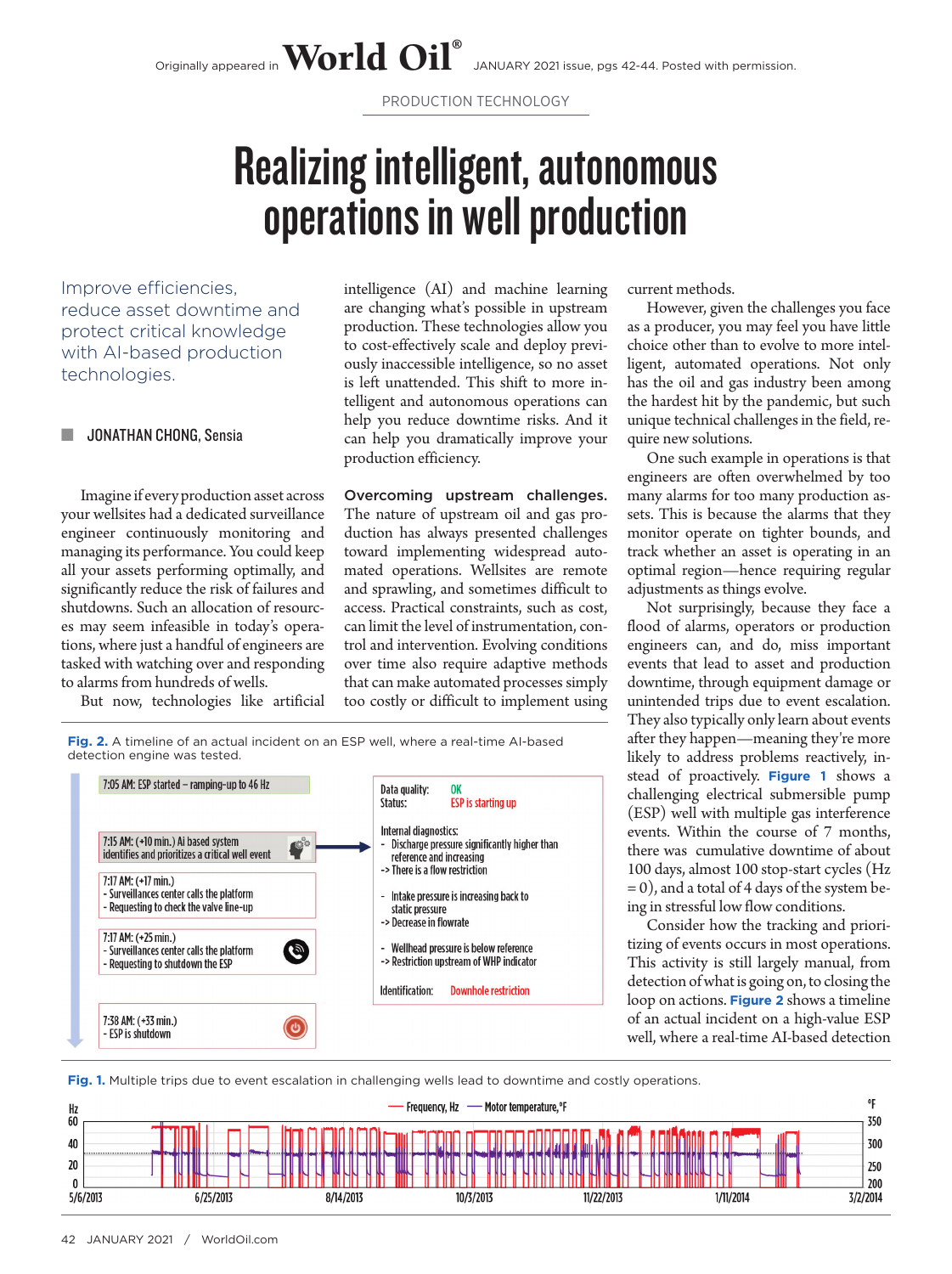engine was tested. The engine was fed realtime signals from the ESP system, such as pump discharge and intake pressures, motor speed, current and temperature, and wellhead pressure. It also was engineered for robustness, with the ability to accommodate different combinations of available measurements, and account for data quality issues, such as missing, frozen and faulty sensor data.

In this incident, the system was able to raise an issue during restart just as early, if not earlier, than best-in-class experts. The solution balances sensitivity that can lead to false alarms and gathering of sufficient evidence before raising the flag. While the solution demonstrated significant value by providing an early alert of an existing critical event, there were still 23 minutes from the point of detection to shutdown, due to the use of largely manual processes. Taking it a step further, could the system be intelligent enough to diagnose the situation, recover on its own, and actually prevent a costly shutdown?

By helping operators resolve critical well events earlier, such solutions also help extend the life of the pump and maximize its production output. During the course of normal operation, ESPs will be subject to multiple stressful events, as well as the normal wear and tear associated with a running mechanical device. The combination of the mechanical stress caused by critical events, such as low flow, and multiple starts/stops, and the normal wear and tear, contributes to the eventual failure of the pump. The longer the duration of the critical events, the larger the stresses on the pump.

This is depicted in **Figure 3,** on the top timeline, as a red operating zone. The quicker you are able to detect the event and resolve it, avoiding the red zone, the less stress the pump will experience. And that increases the probability of running the pump longer. Over the life of the pump, this results in less intervention costs and increased production time.

Meanwhile, the oil and gas industry also is contending with the challenge of mounting retirements. And as skilled, seasoned employees leave the workforce, they're taking with them decades of critical knowledge about production assets and processes. Deploying more intelligent production capabilities—where appropriate within your ecosystem—can help you overcome these challenges by capturing crucial process knowledge and enabling

higher levels of automation within the control system at the edge.

Intelligent automation at the edge. Intelligence can come from multiple sources. The industry has a rich history of modeling and simulation tools, and operations know-how. More and more today, every solution has to seek the optimal balance between this domain knowledge and machine learning. Historically one or more of these elements are disconnected; what determines the success of more decentralized intelligence, is effectively packaging, deploying and maintaining these elements at scale.

These solutions can slide right into a production asset's IoT-enabled control panel rack and remote terminal unit (RTU), and be managed centrally from the cloud with over-the-air updates. By deploying this intelligence at the edge, you can get the required response times that are needed for closed-loop automation and optimization. Advanced automation can be done in a reliable manner, without being susceptible to factors like wireless communications disruptions, bandwidth limitations and cost.

Back to the previous ESP example how can a system not only identify events like the best-in-class experts, but also resolve the events more quickly, reliably and optimally? Like a self-driving car that avoids collisions by detecting risks and performing corrective maneuvers, such AI-based solutions deployed in the control system can recognize high-risk situations by constantly evaluating the

probability and severity of issues like lowflow events, and take action immediately in real time. Because ESPs are located downhole, they require adequate flow for cooling the motor and pump. In a low flow situation, a significant amount of energy can potentially be released locally around the ESP, requiring immediate attention to resolve. The solution can act by adjusting equipment operations such as ESP speed or other valve manipulations, based on the specific type of low-flow event that it detects, constantly monitoring the impact of the adjustments based on multiple criteria.

This kind of intelligent decisionmaking mimics a "super operator," who can prevent situations from escalating to a point where they cause equipment to fail or trip protection limits, and result in costly downtime. Also, because the system can proactively make control adjustments in the early moments before conditions worsen, it can protect production assets and extend their useful operating life.

Today, with limited resources, operators are having to prioritize which wells they need to pay attention to, based on metrics like production rates and workover costs, while leaving the lowertier wells to trip and lead to prolonged shutdowns. However, in an era where every bit of efficiency needs to be harnessed, such AI-based solutions that scale could help operators avoid having to make these drastic trade-offs. Finally, the solution's performance is benchmarked continuously and evaluated by experts, which is

**Fig. 3.** A value explanation of an AI-based, early, critical event detection system.